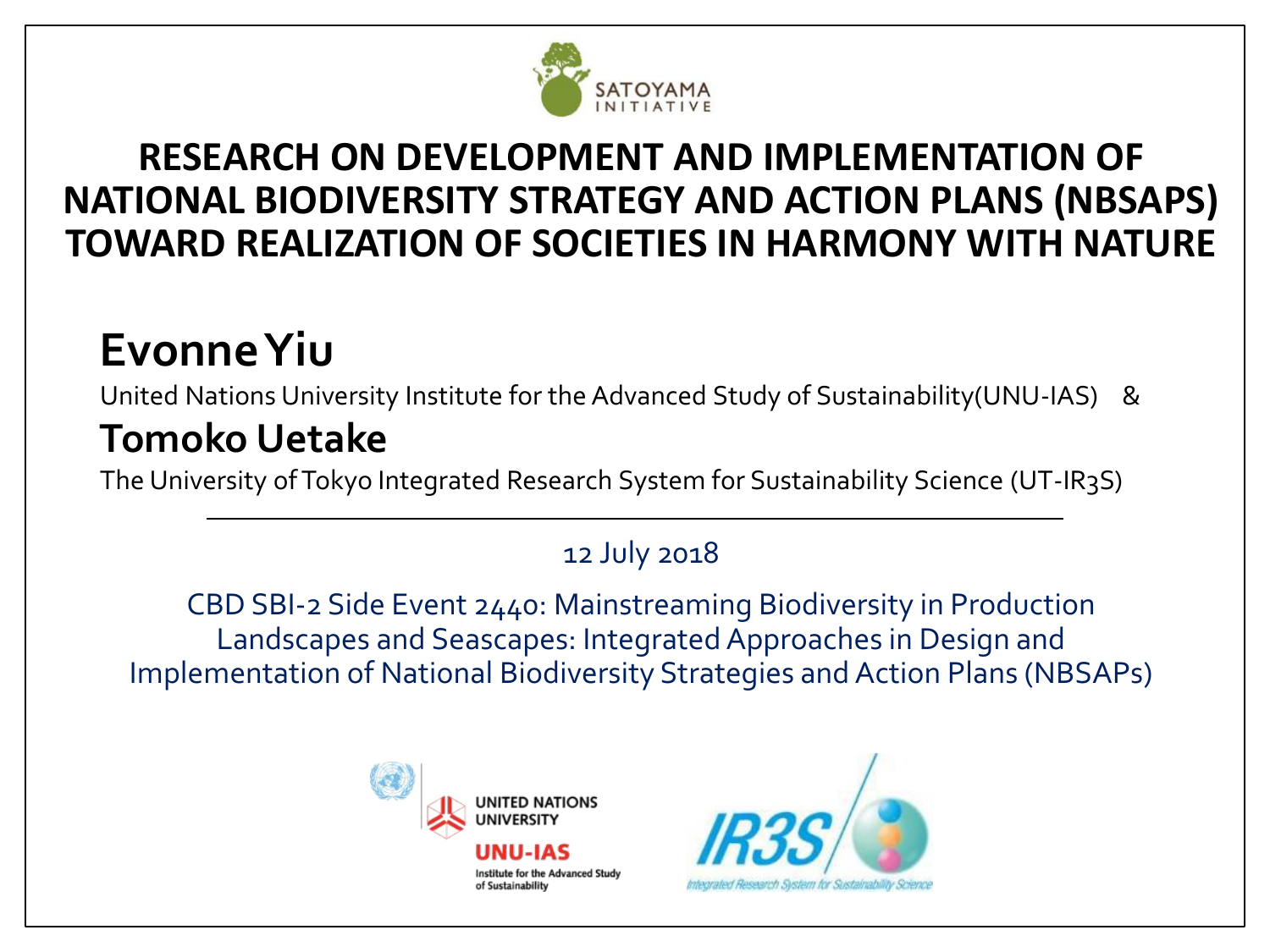# **Background of Research**



- •COP 13: **Mainstreaming of biodiversity into sectors** including agriculture, forestry, fisheries and tourism etc.
- *Integrated approaches in production landscapes and seascapes*,include socio-economic aspects, are shaped by high levels of human intervention involving both productive, cultural, aesthetic, or educational activities
- •Expected to contribute to mainstreaming of biodiversity into relevant production sectors and to achieving many of the Aichi Biodiversity Targets.
- •Can help Parties involve relevant ministries, agencies and stakeholders to mainstream biodiversity, and capture existing measures under their NBSAPs implementatiion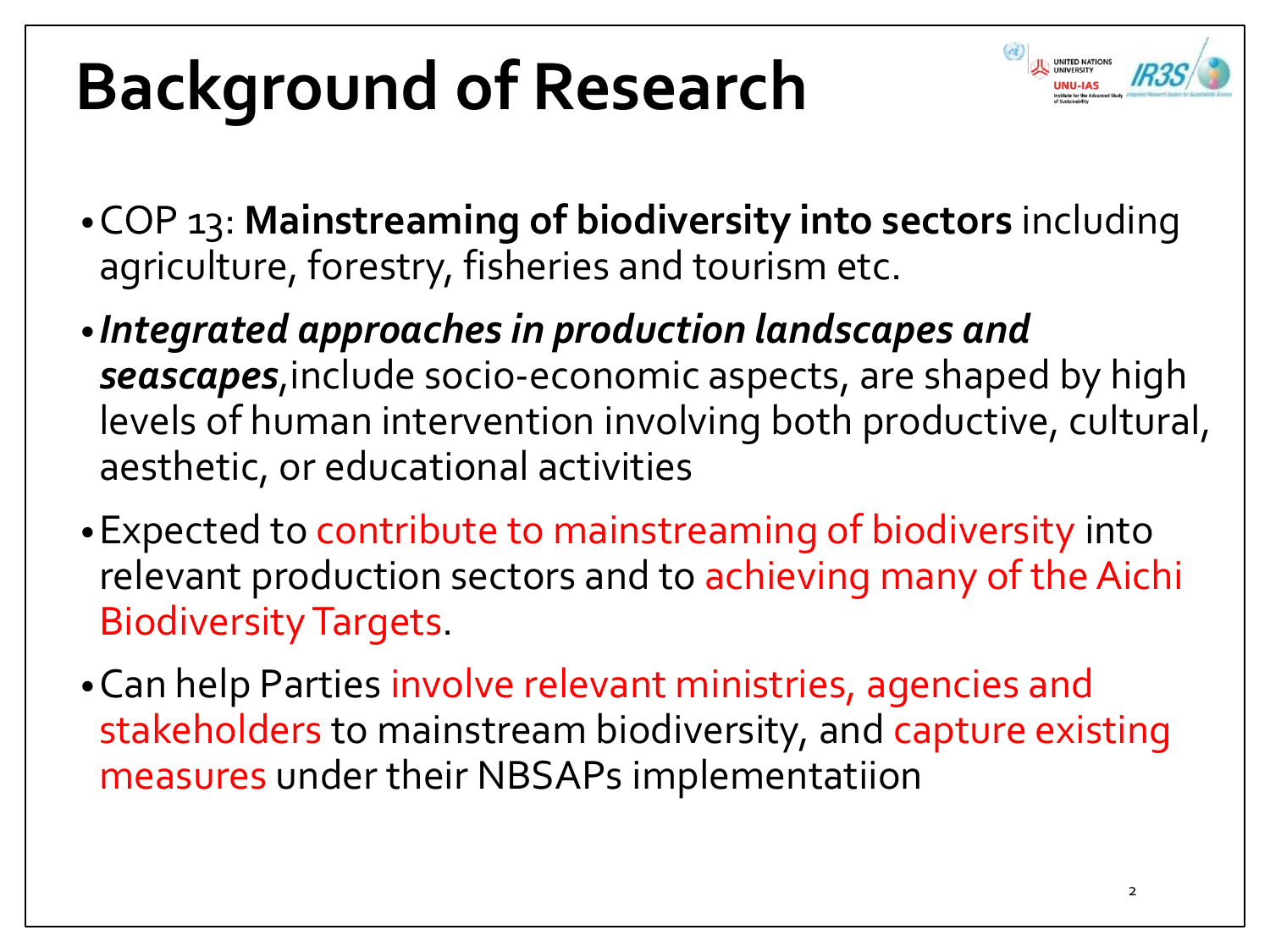## **Research Objectives**

- 
- •How "*integrated approaches in production landscapes (and seascapes)*" are being incorporated into and implemented under NBSAPs ?
- •How they are contributing to the achievement of the Aichi Biodiversity Targets?
- •Provide useful knowledge for future NBSAP development and implementation.

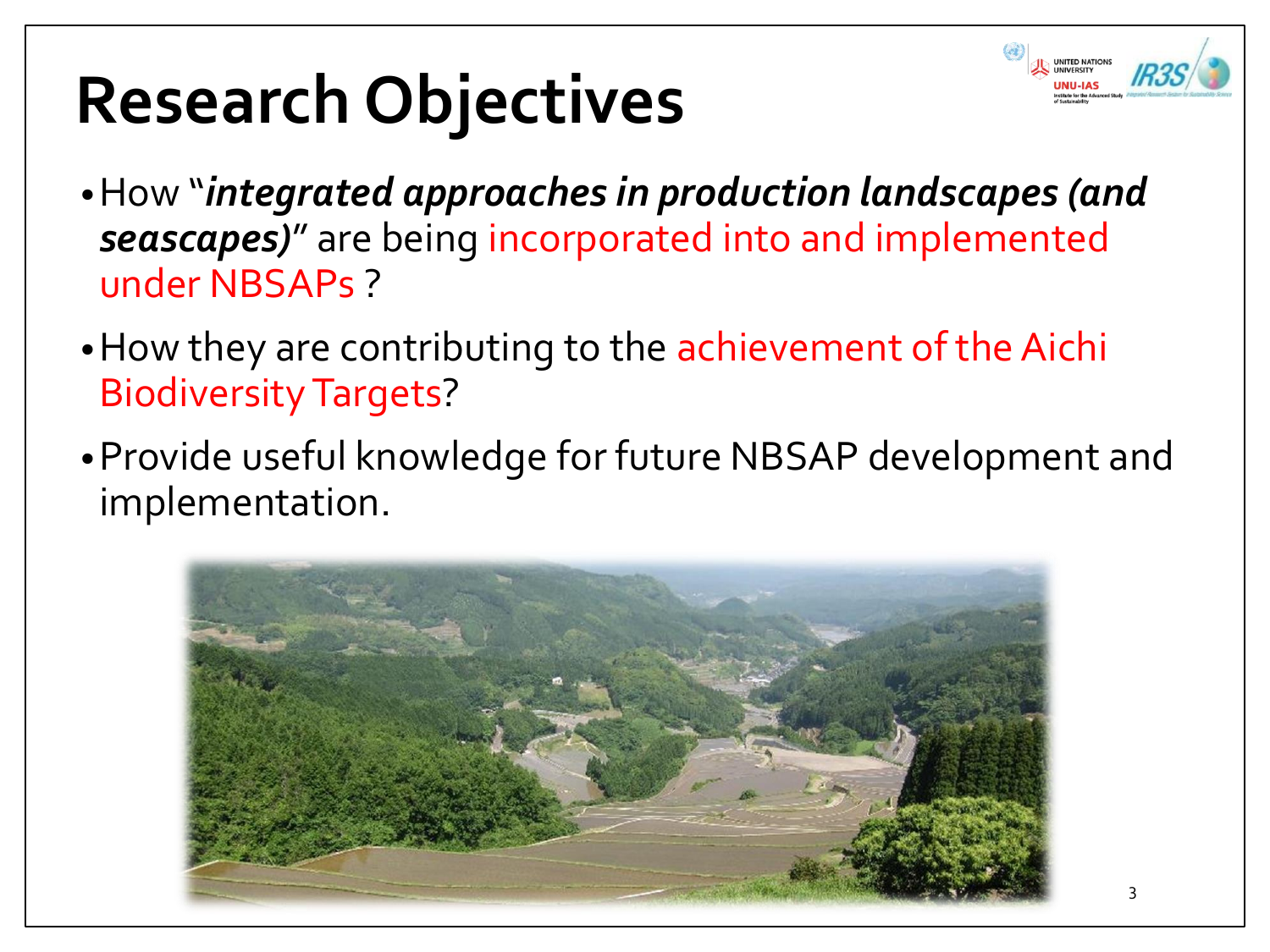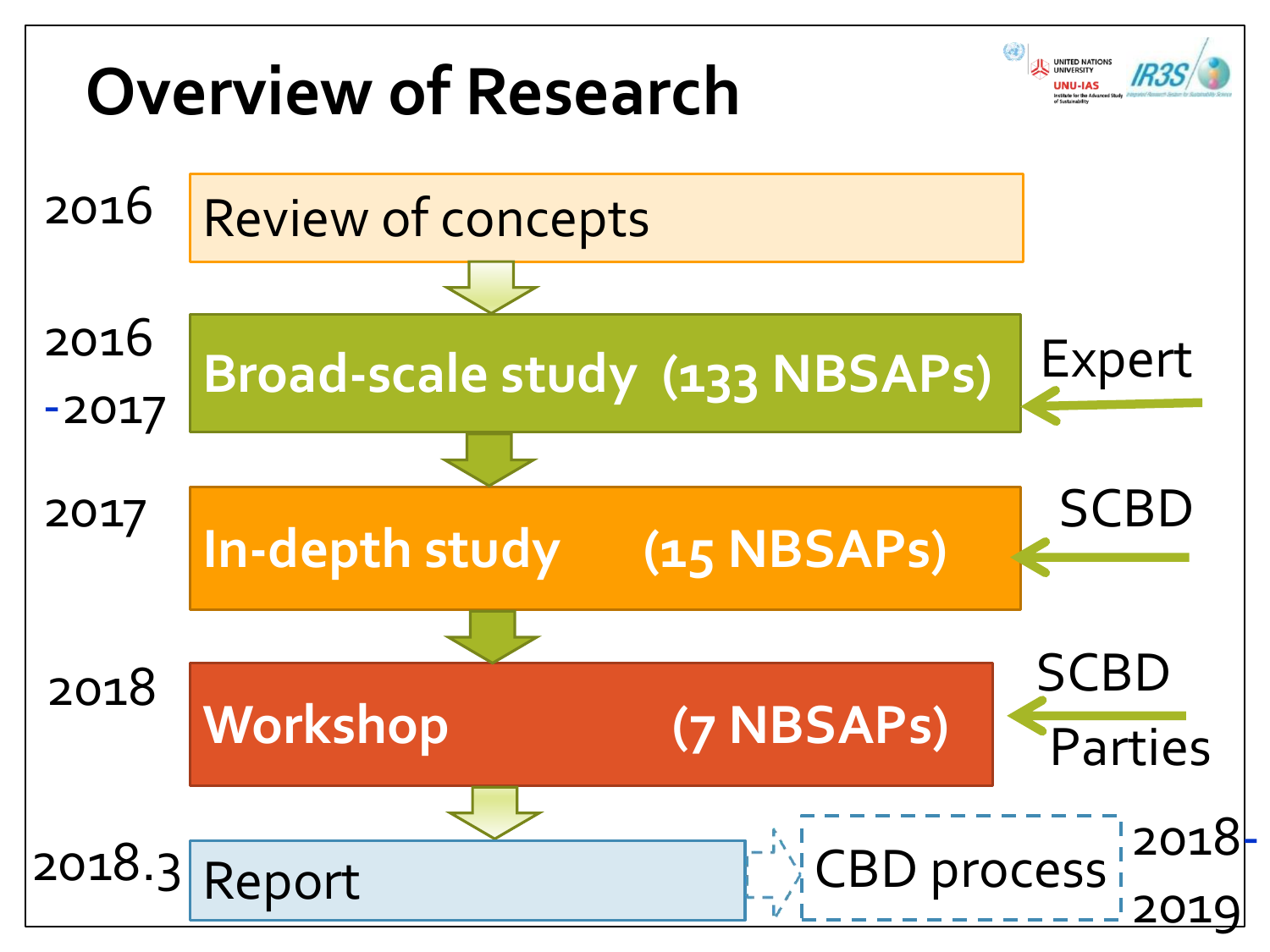# **Review of concepts**

- Integrated Approaches in Production Landscapes (and Seascapes):
	- -Cultural Landscapes
	- -Socio-Ecological Production Landscapes (SEPLS)
	- -Globally Important Agricultural Heritage Systems (GIAHS)
	- -Landscape management/approach
	- -Local terms related to these landscapes/approaches (e.g. *Dehesa* in Spain, *Muyong* in Philippines)…etc

5

- $\triangleright$  Ecosystem approach
- Mainstreaming biodiversity in other sectors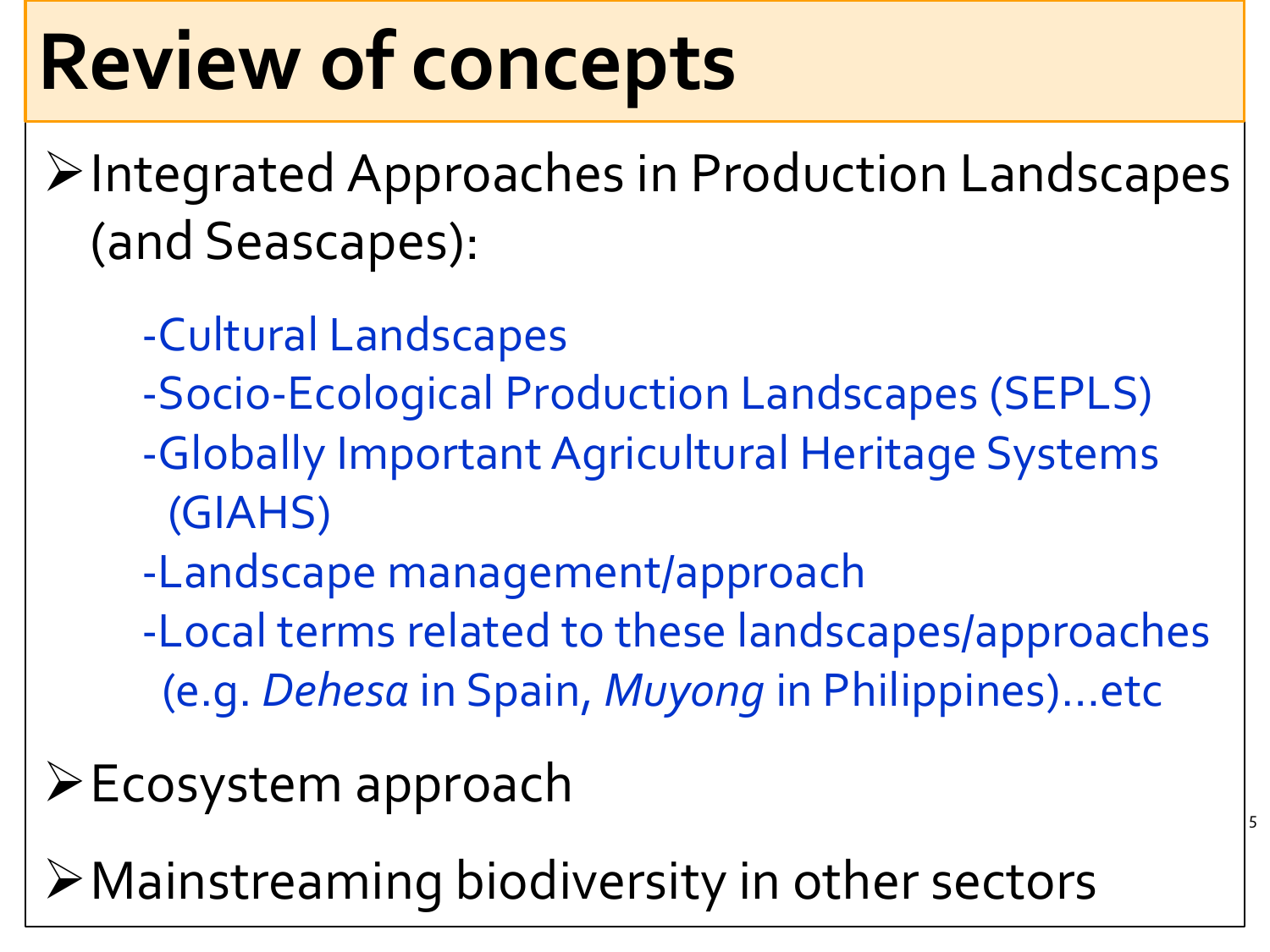#### **Broad-scale study (133 NBSAPs)**

## **Objectives**

Are the concepts related to integrated approaches in production landscapes (and seascapes) referred to in NBSAPs?

#### **Data set**

All countries' latest NBSAPs, in English, shared on the CBD website by 31 July 2016 (total number analyzed: 133).

### **Methodology**

Text mining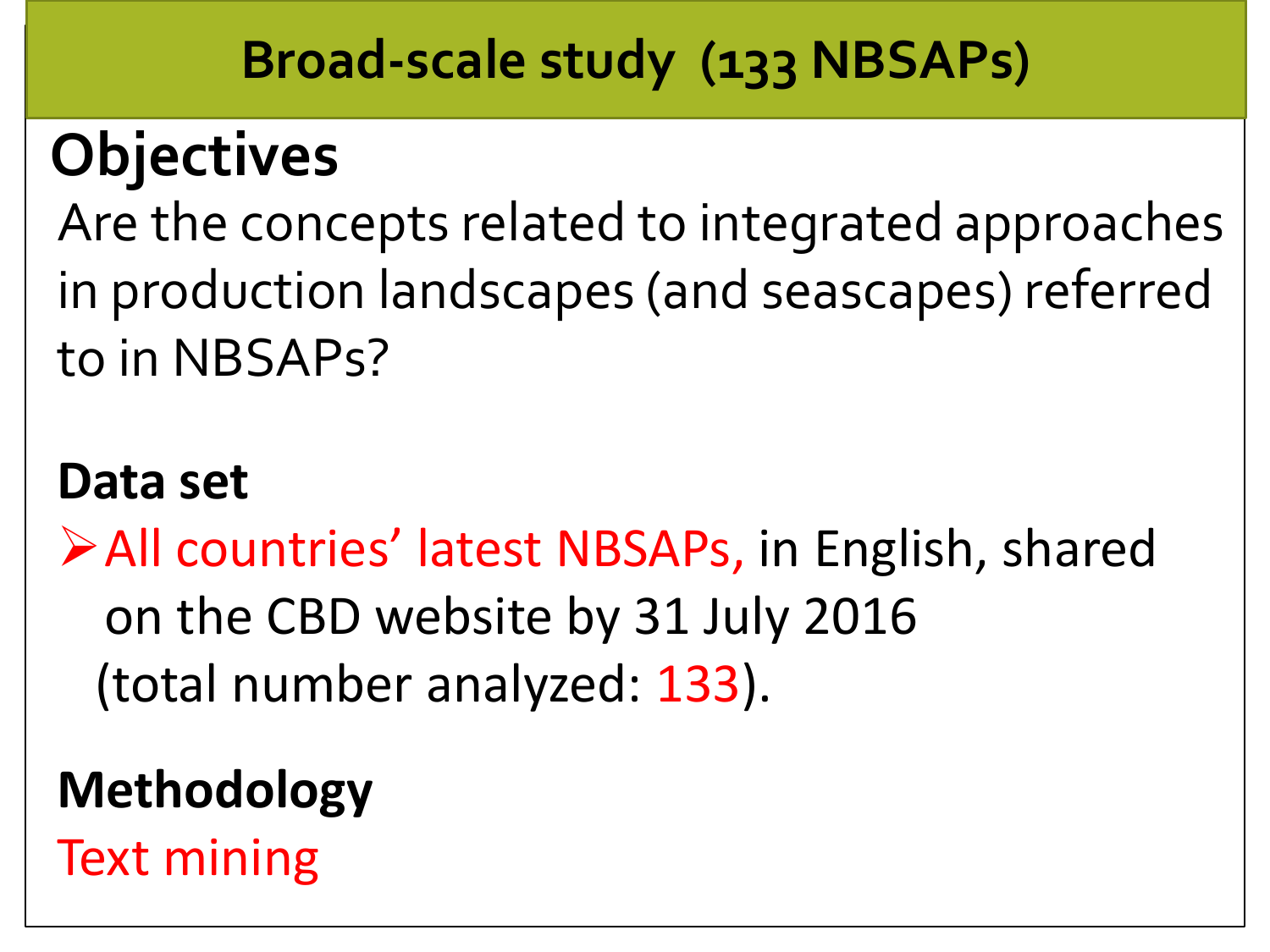| Group                                                                                           |                                        | Code                                                                            | <b>Examples of Keywords</b>                                                                                |
|-------------------------------------------------------------------------------------------------|----------------------------------------|---------------------------------------------------------------------------------|------------------------------------------------------------------------------------------------------------|
| $A$ :<br><b>Integrated</b><br><b>Approaches</b><br><u>in</u><br><b>Production</b><br>Landscapes | <b>A1: Production</b><br>landscapes    | *GIAHS                                                                          | <b>Globally Important Agricultural Heritage</b><br><b>Systems, GIAHS</b>                                   |
|                                                                                                 |                                        | *SEPLS                                                                          | SEPL, SEPLS, socio-ecological<br>production landscape, social ecological<br>production landscape           |
|                                                                                                 |                                        | *Cultural landscape                                                             | Cultural landscape, biocultural<br>landscape, high-nature-value farmland                                   |
|                                                                                                 | <b>A2: Traditional</b><br>management   | <i><b>*Traditional natural resource</b></i><br>management                       | dehesa, ahupua'a, satoyama, muyong,<br>community forestry, transhumance,<br>agroforestry, homegarden, etc. |
|                                                                                                 | A <sub>3</sub> : Landscape<br>approach | *Landscape approach                                                             | Landscape approach, integrated<br>landscape management                                                     |
| B:<br><b>SEPLS Characteristics</b>                                                              |                                        | *Dynamic mosaics of habitats<br>and land and sea uses                           | dynamic mosaic, mosaic land use,<br>heterogeneous landscape                                                |
|                                                                                                 |                                        | *Harmonious interactions<br>between people and nature<br>maintains biodiversity | human influenced landscape, society,<br>harmony with nature, etc.                                          |
|                                                                                                 |                                        | *Providing humans with the<br>goods and services in a<br>sustainable manner     | sustainable natural resource use, etc.                                                                     |
|                                                                                                 |                                        | *Be deeply linked to local culture<br>and knowledge                             | local knowledge, local culture,<br>traditional knowledge, etc.                                             |
| C: Ecosystem approach                                                                           |                                        | *Ecosystem approach                                                             | Ecosystem approach                                                                                         |
| <b>D: Landscape</b>                                                                             |                                        | *Landscape                                                                      | landscape                                                                                                  |
|                                                                                                 |                                        | *Seascape                                                                       | seascape                                                                                                   |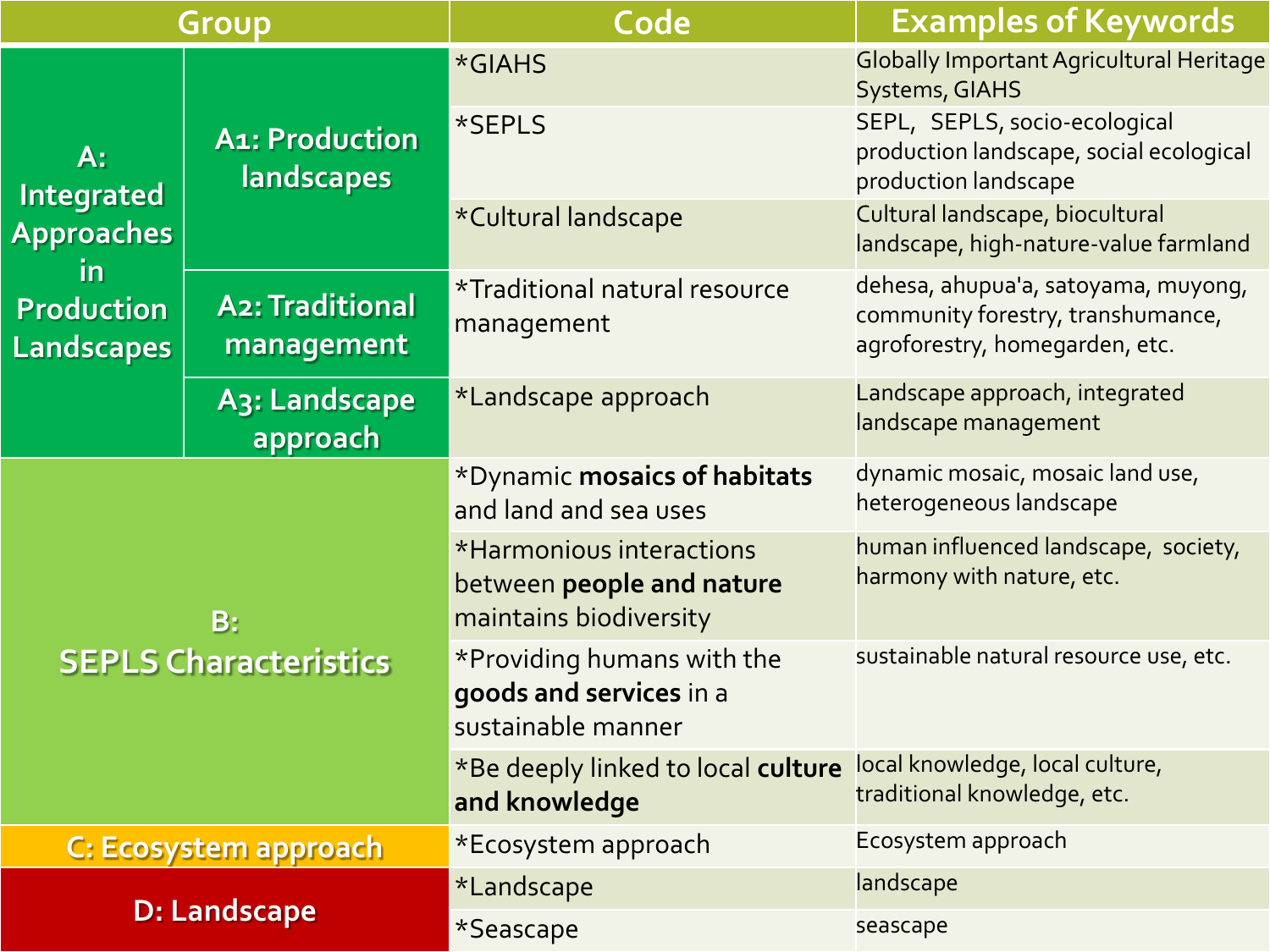#### **Broad-scale study Results**



- **About half (44%) referred to the production landscapes concepts**
- **Almost all (132/133) referred to characteristics related to production landscapes**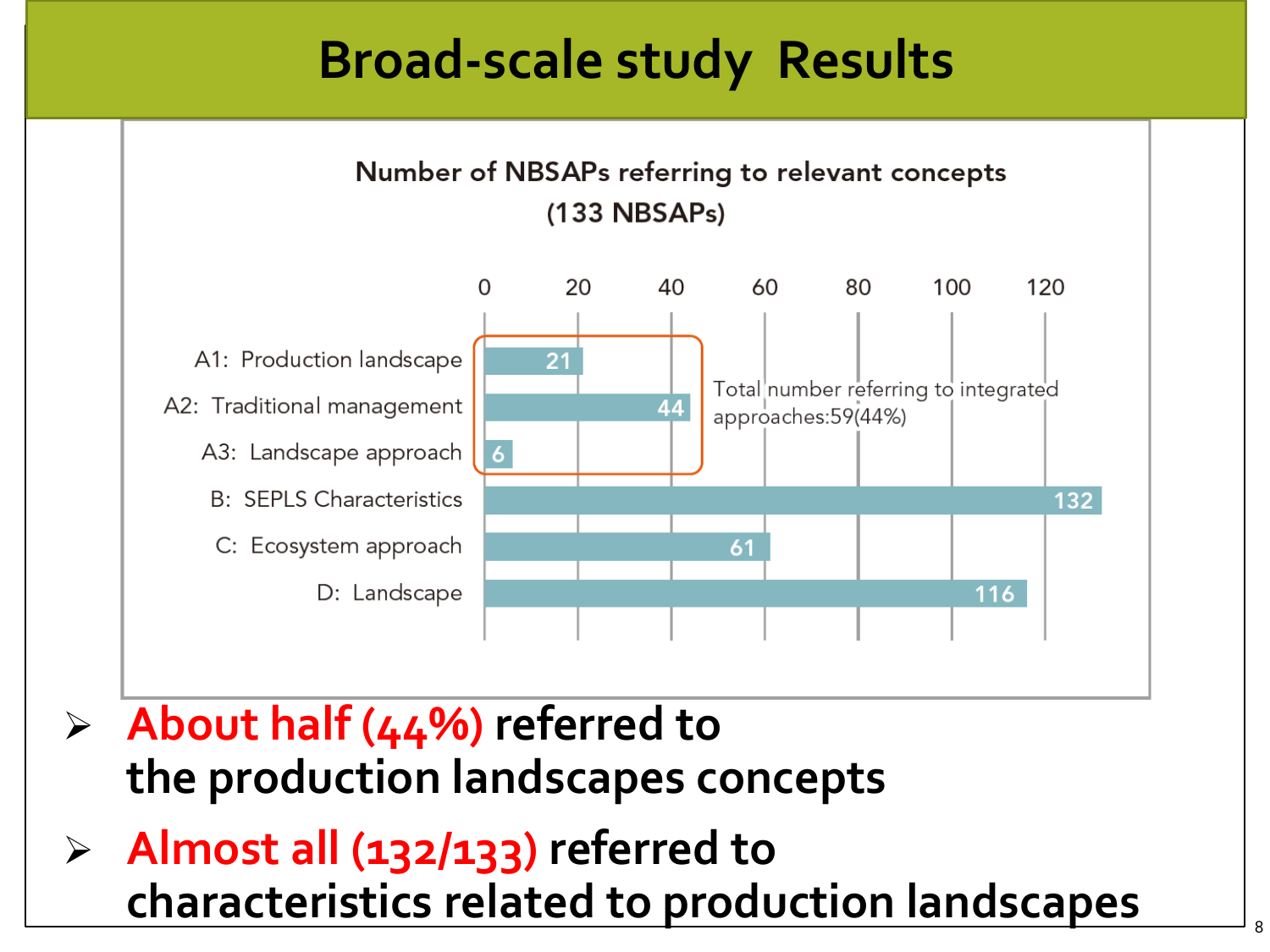#### **In-depth study**

### **Objectives**

What measures taken to implement the concepts in the NBSAPs?

#### **Data Set**

**15 NBSAPs and National Reports,** that included the concepts related to the integrated approaches in production landscapes

Ethiopia (2016, v2), Ghana (2002, v1), Namibia (2015, v2), South Africa (2016, v2), Colombia (2012, v2), Dominica (2014, v2), Cambodia (2016, v2), Japan (2013, v5), Jordan (2015, v2), Nepal (2014, v2), Estonia (2014, v2), Greece (2014, v1), Switzerland (2012, v2), United Kingdom (2011, v3), Fiji (1995, v1)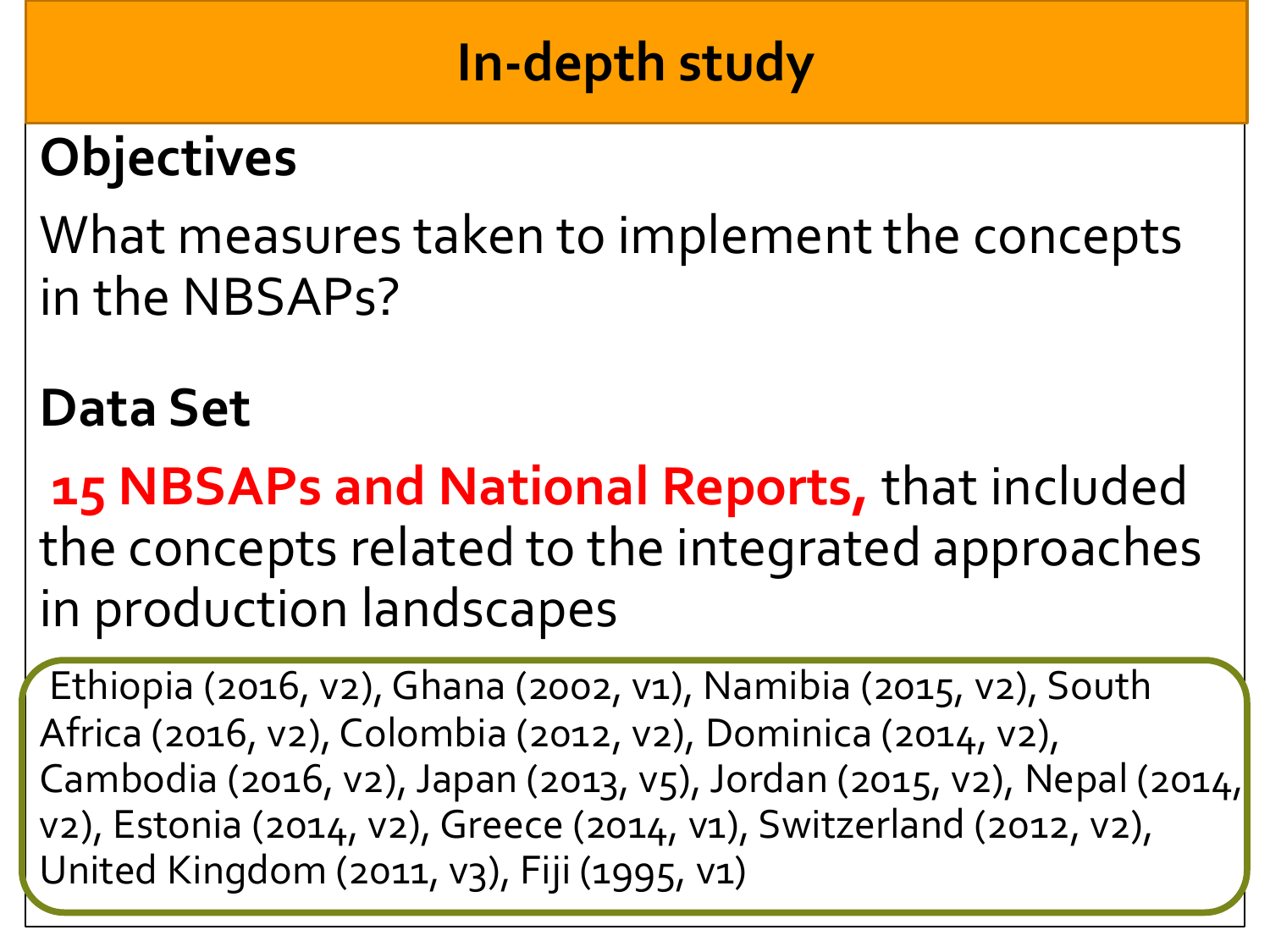#### **In-depth study (NBSAPs)**

**Interrelationship between Integrated approaches in production landscapes (A) and Biodiversity mainstreaming (BM)**

- Both concepts are well connected
- A in BM:  $48\%$  (251/561); BM in A: 74% (251/341)

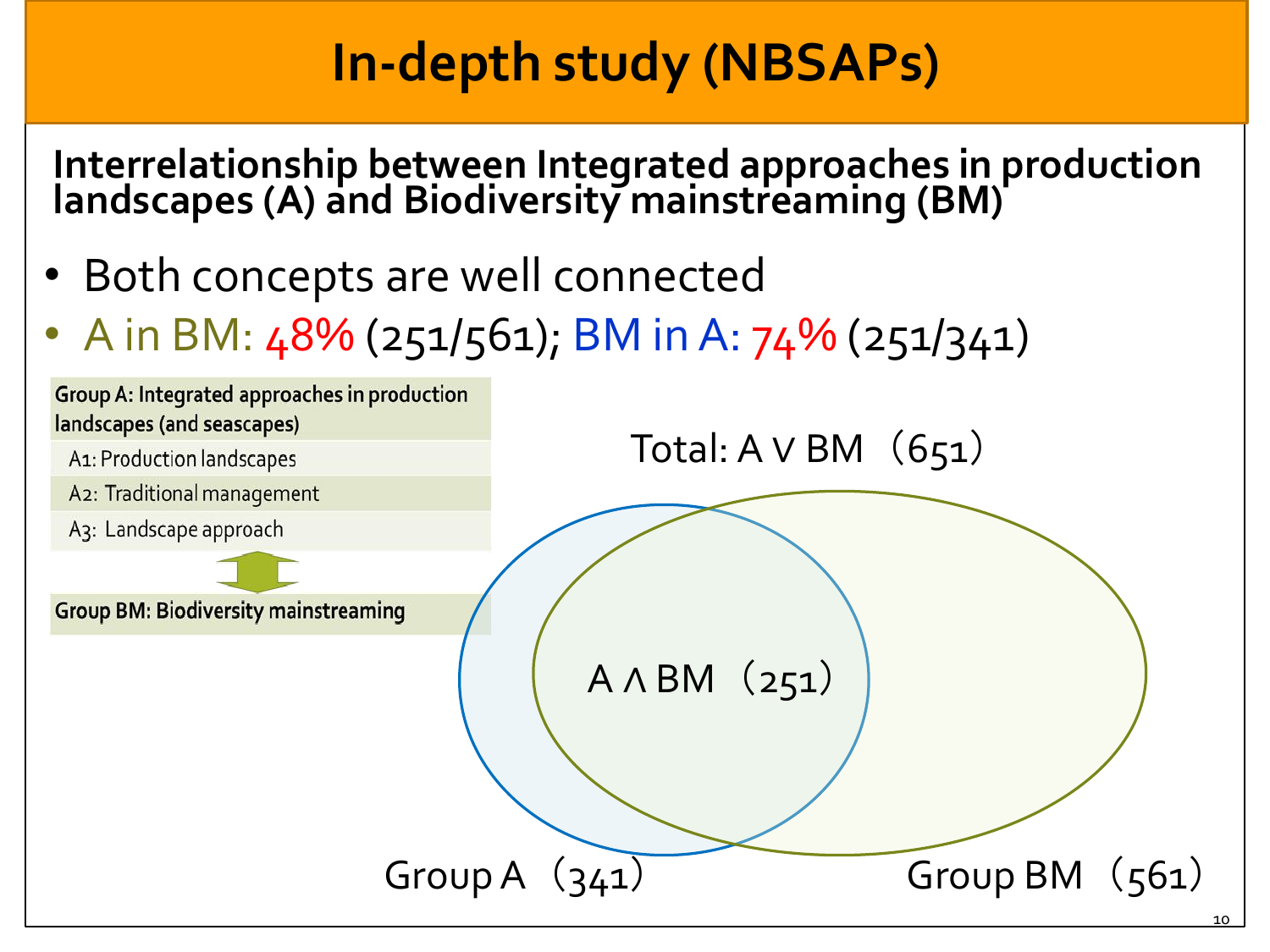### **In-depth study (NBSAPs)**



Relates most to achieving Aichi Biodiversity Targets **4, 14, 15, 11, 5, & 7**.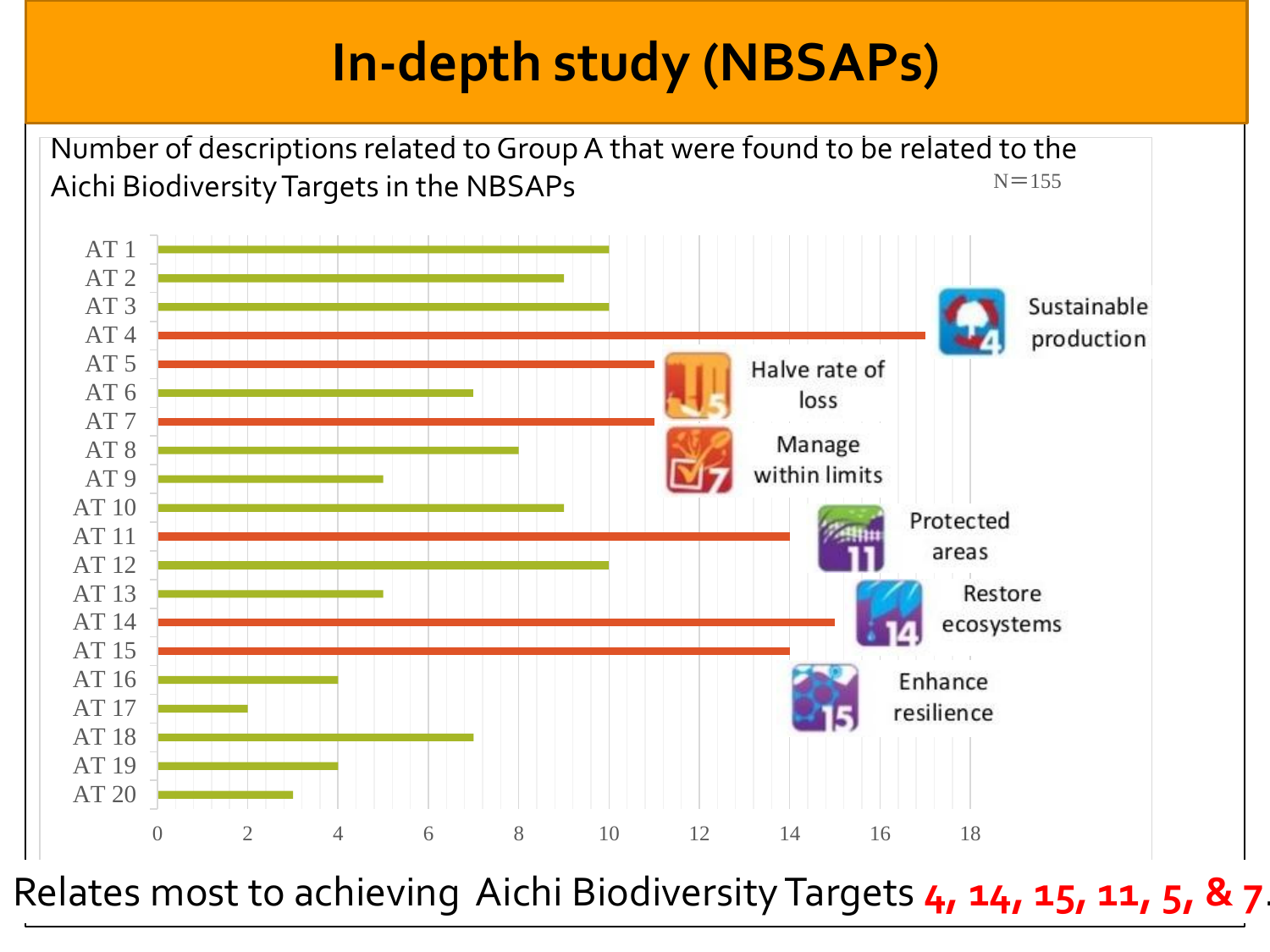>Trends in the NRs concurred mostly with the results of NBSAPs study, but differed in:

- •Better co-occurrence with Biodiversity mainstreaming,
- •Less references to the importance of biodiversity and ecosystem services,
- •More categories of "projects",
- •Higher references to the Aichi Biodiversity Targets.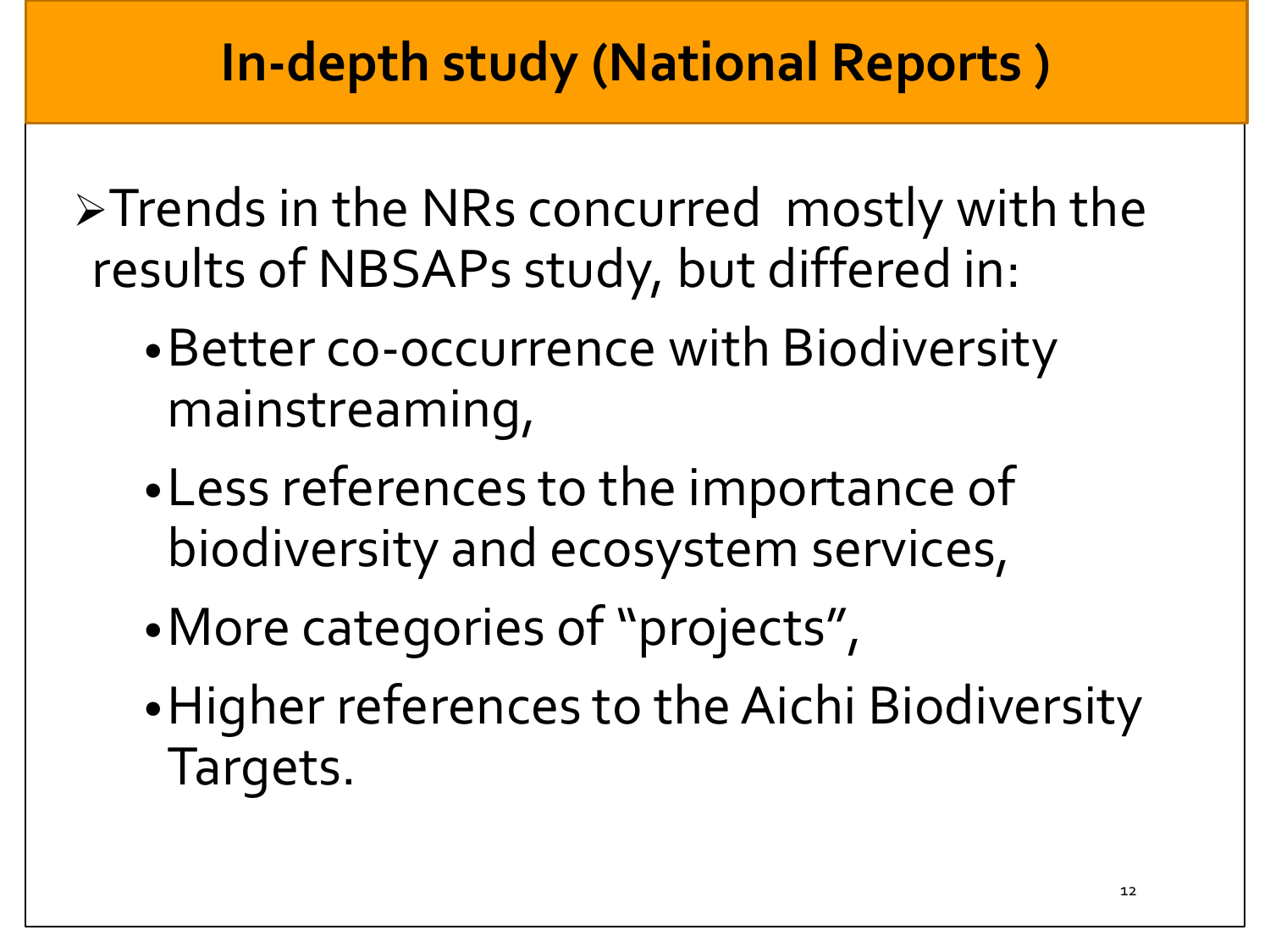### **Key Research Findings**

#### **Multiple concepts used in NBSAPs**;

"Socio-Ecological Production Landscapes and Seascapes" (SEPLS), "cultural landscapes", "landscape approaches", and related local terms.

#### >These concepts were;

- 1) referred to in about half of the NBSAPs,
- 2) well described in the "strategies", "targets", and "action plan" chapters,
- 3) co-occurred with Biodiversity Mainstreaming,
- 4) well related to ecosystem services,
- 5) contributing the most to achieving Aichi Biodiversity Targets  $4$ ,  $14$ ,  $15$ ,  $11$ ,  $5$ , and  $7$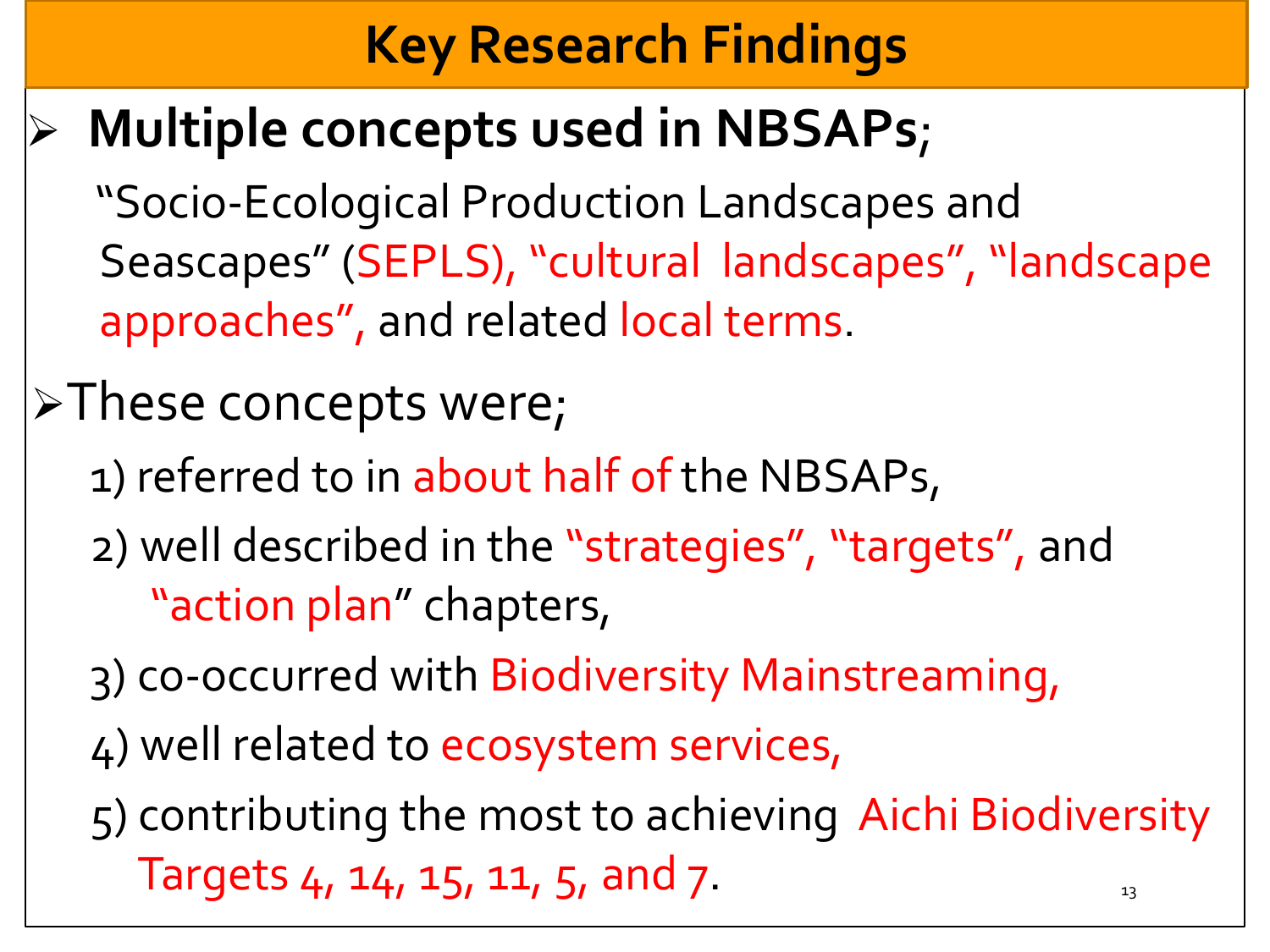### **Workshop (7 NBSAPs)**

### **16-17 January 2018, UNU (Tokyo, Japan) Participants:**

• 2 policy experts each from 7 national governments (Cambodia, Colombia, Estonia, Ethiopia, Japan, Mexico and South Africa), SCBD, Resource persons



#### **Objectives:**

- •Examine the effective measures of incorporation and implementation of the concepts under NBSAPs
- Discuss contributions to achieving Aichi Biodiversity Targets

Useful knowledge for incorporating the concepts into the NBSAPs and their effective implementation.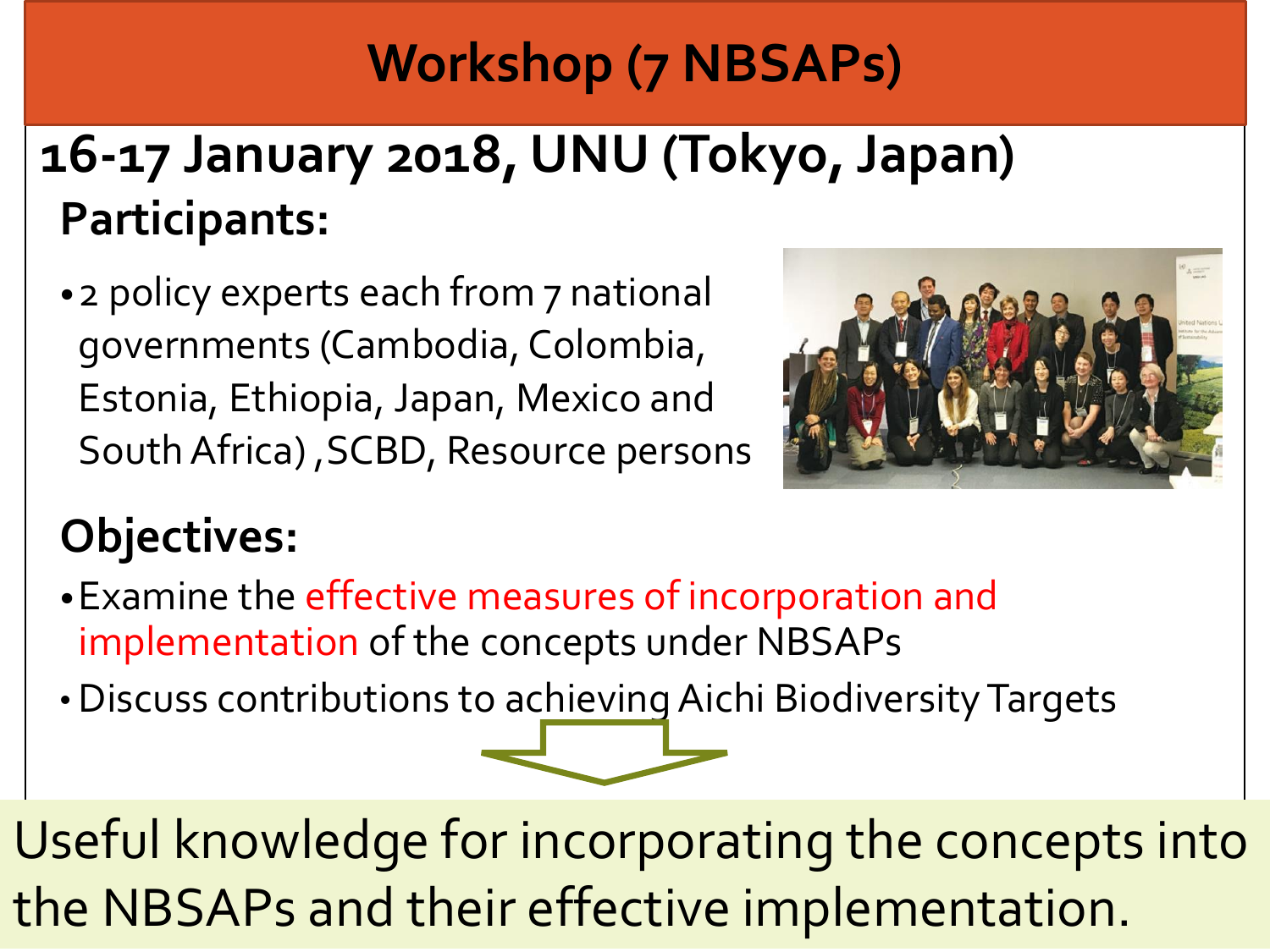**A: Success factors and challenges in incorporation of integrated approaches in production landscapes and seascapes into NBSAPs**

- **a. Integration of cross-cutting issues among different institutions**
- **b. Communication and education of society including local communities**
- **c. Incentives at multiple levels for different stakeholders**
- **d. Processes of incorporation and implementation**

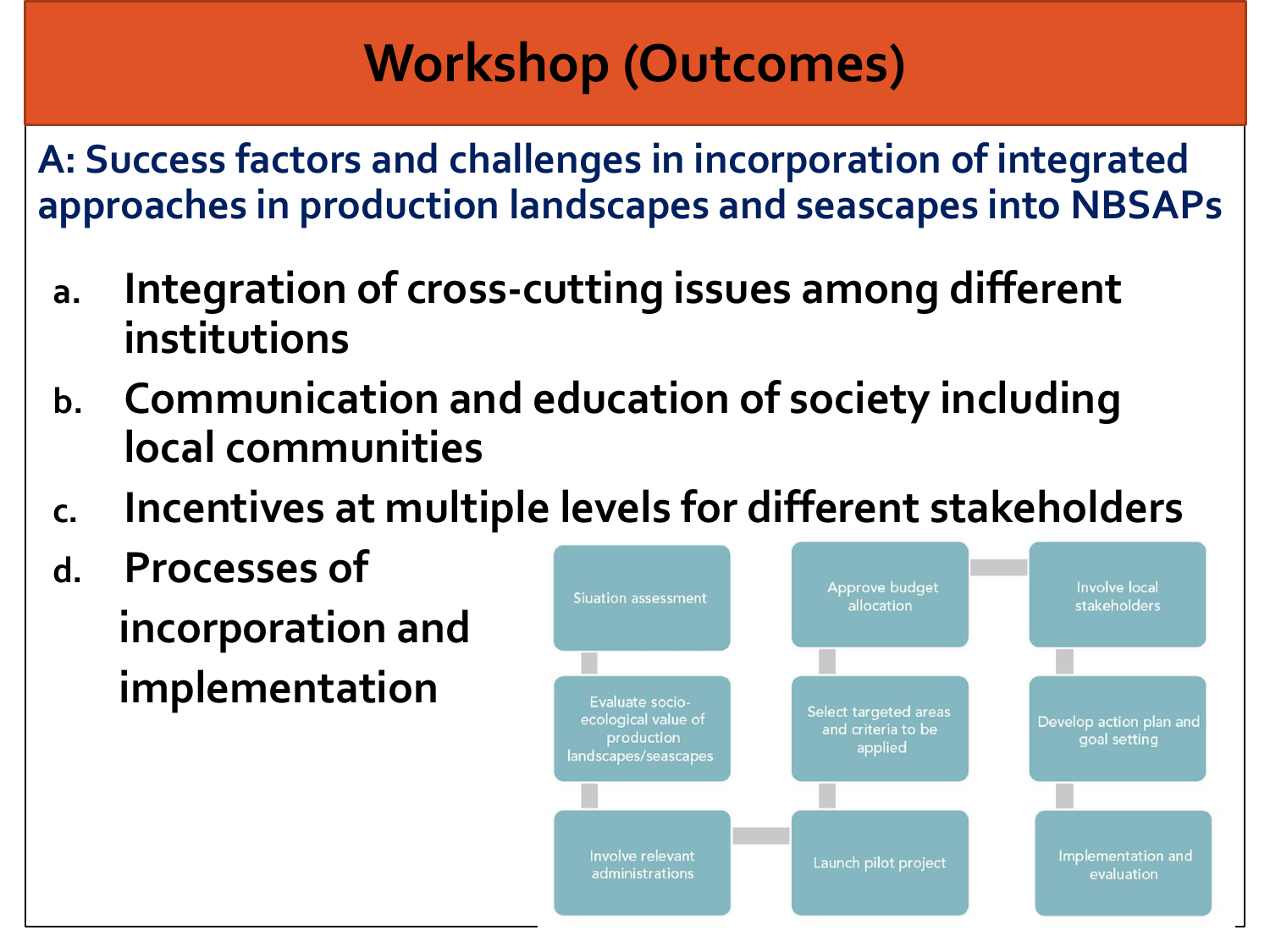## **B: Contributions to Aichi Biodiversity Targets**

#### **a. Contributions to multiple Aichi Biodiversity Targets**

- Clearly contributes to Target 11 and relevant to Targets 4, 5, 7, and 14.

#### **b. Synchronizing goals among different policy levels**

#### *c***. Using technology for data capturing**

*-*Technological tools such as GIS and mapping tools etc for assessment and evaluation

#### **d. Better global target setting**

-Include the concepts into global biodiversity targets post 2020.

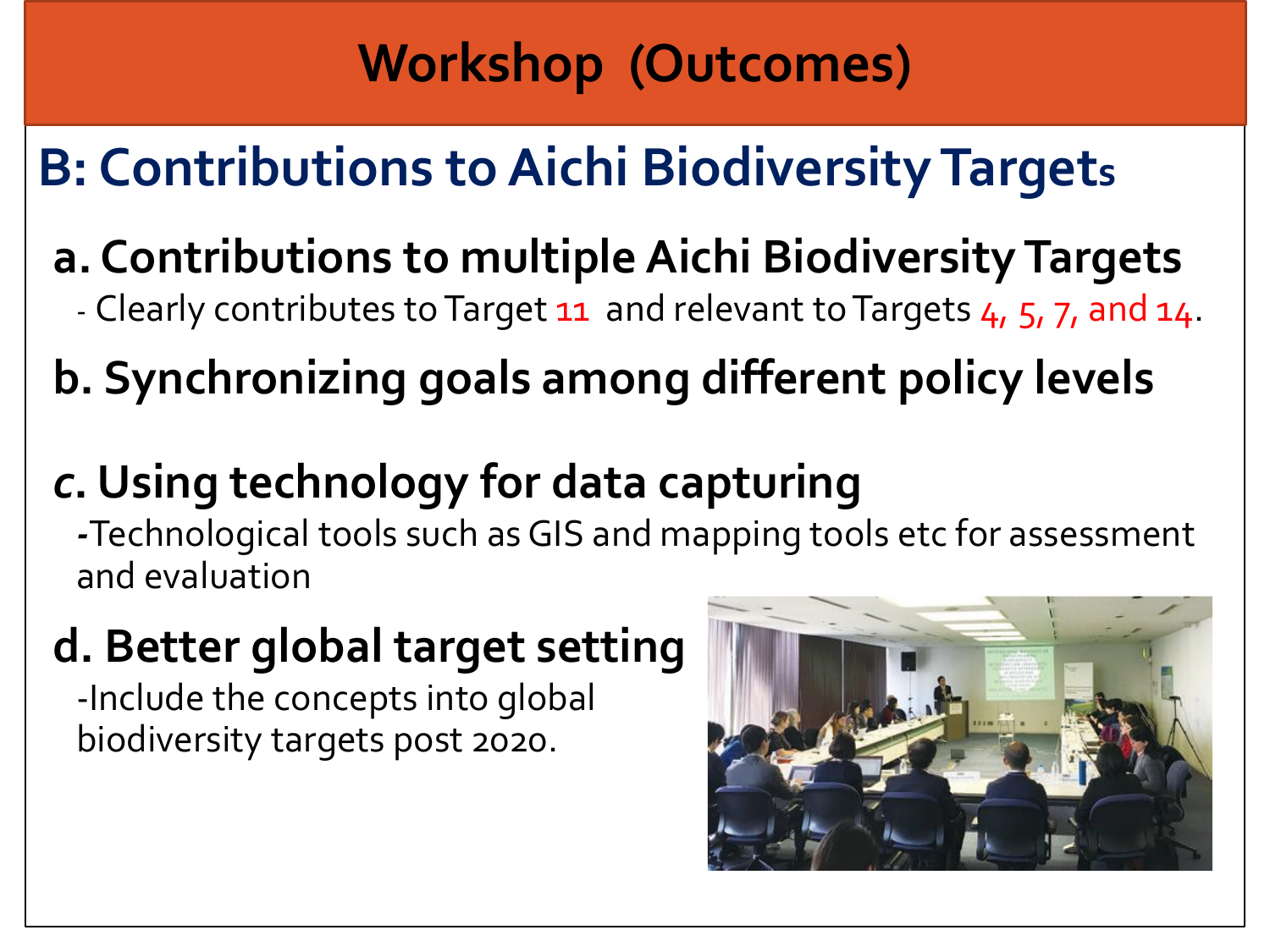#### **C: Future steps and revision of NBSAPs**

- **a. Bridging institutions and establishing environmental accounting mechanisms**
- **b. Science-policy interface**
- **c. Incentives for different stakeholders' ownership**
- **d. Expectations from international bodies**
	- Promote research,

provide information platform, guidance, customized capacity building, "matchmaking" of users and providers, and facilitate collaboration

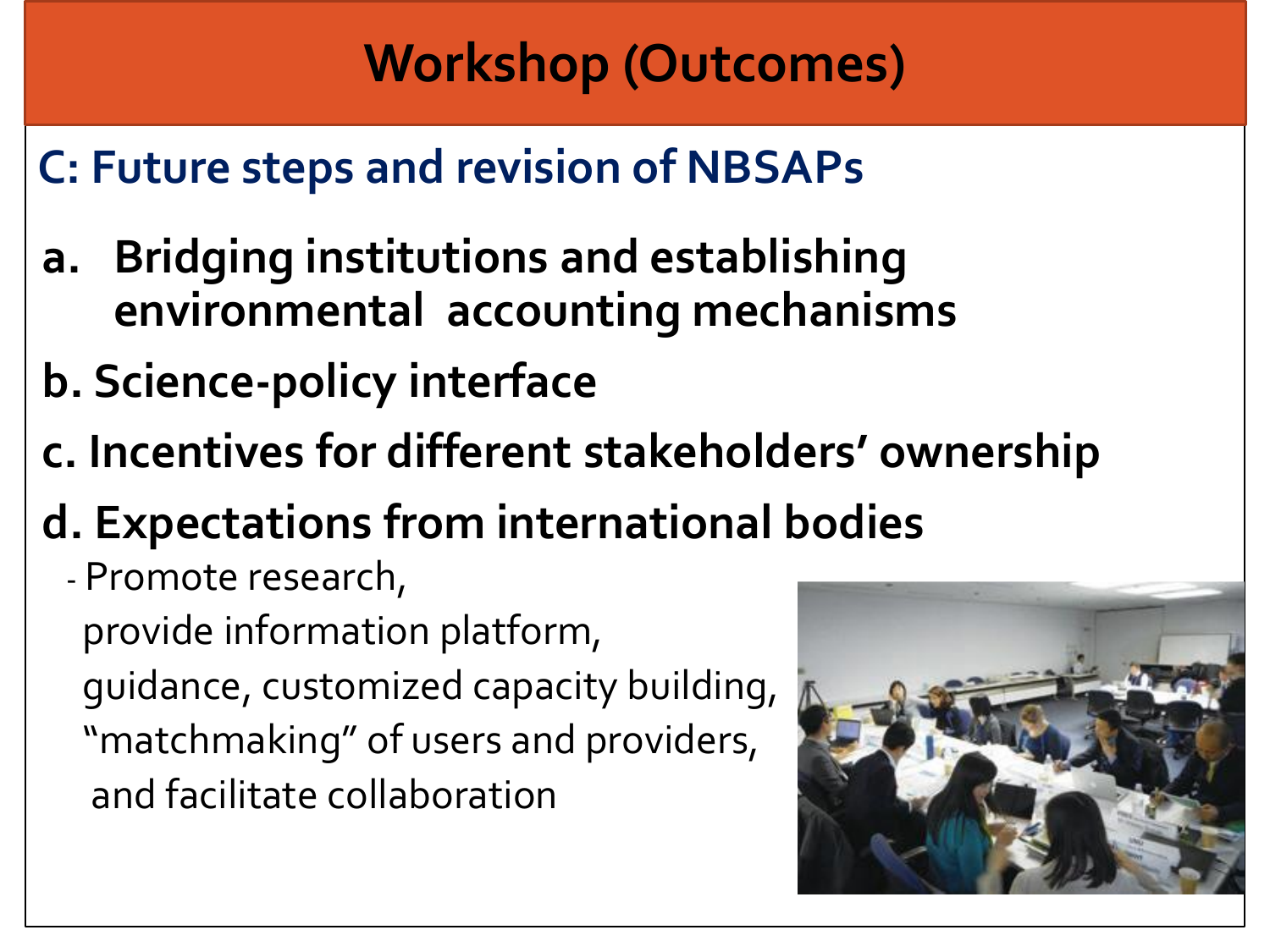#### International

#### **National**

Support for national-level implementation by international bodies:

- · Enabling common understanding
- Customized know-how for implementation
- · Information-sharing mechanisms
- Target setting
- Facilitating trans-boundary approaches

Cooperation between different ministries and sectors, and cooperation between national, sub-national and local levels:

- Concept integration
- · Institutional cooperation
	- · Horizontal
	- Vertical
- Communication and education
	- · Involving local communities
	- · Science-policy interface
	- · Environmental accounting
	- · Assessment and evaluation
- · Incentives for stakeholders
	- · Governments
	- · Local communities and practitioners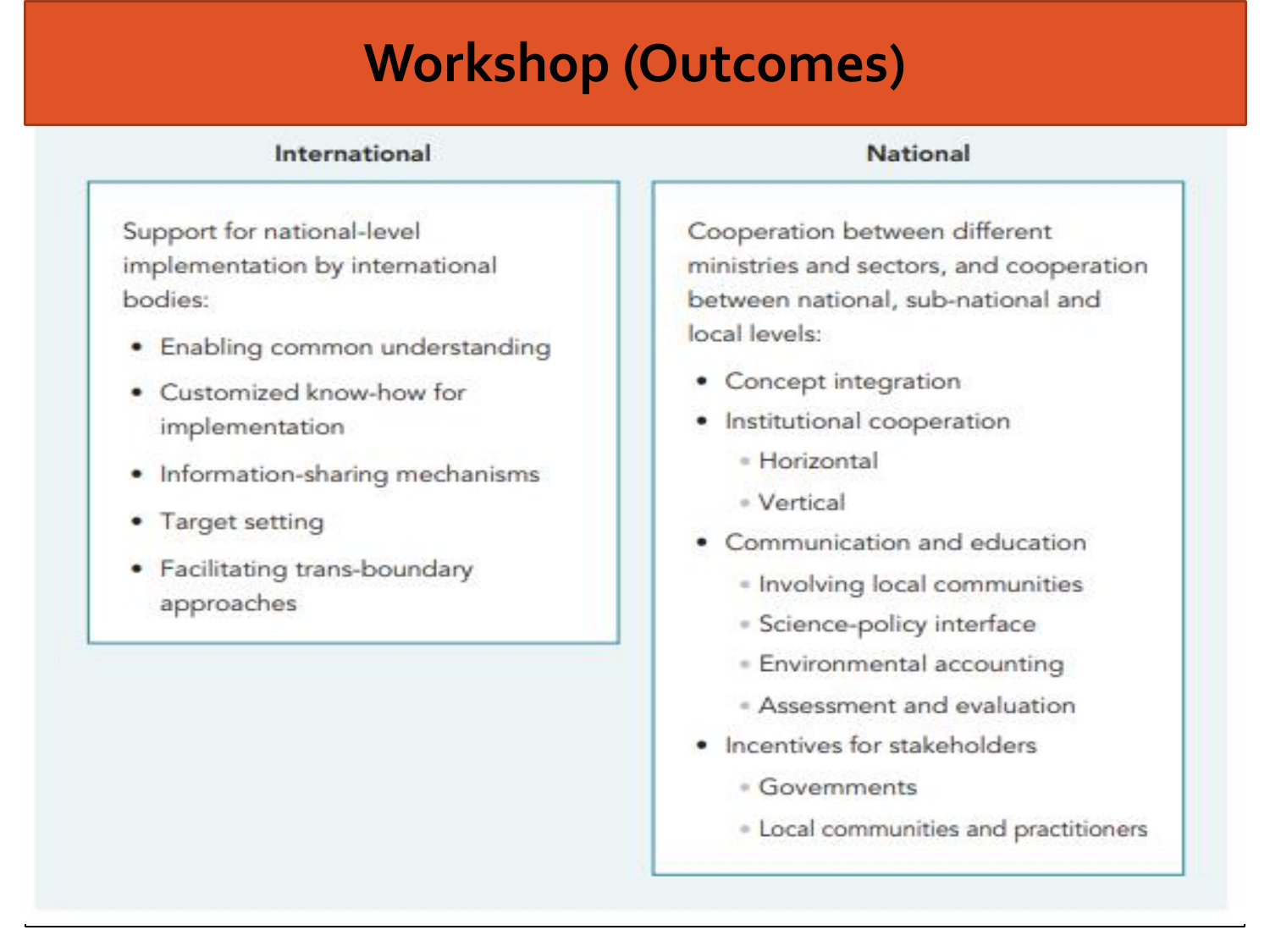#### **Workshop**

## **Workshop Recommendations**

- **1. Encouraging and promoting the incorporation and implementation of these approaches in NBSAPs**
- **2. Mainstreaming these approaches globally**



- **3. Connecting integrated approaches in production landscapes and seascapes to global targets**
- **4. Enhancing information exchange and capacity building for NBSAP implementation**